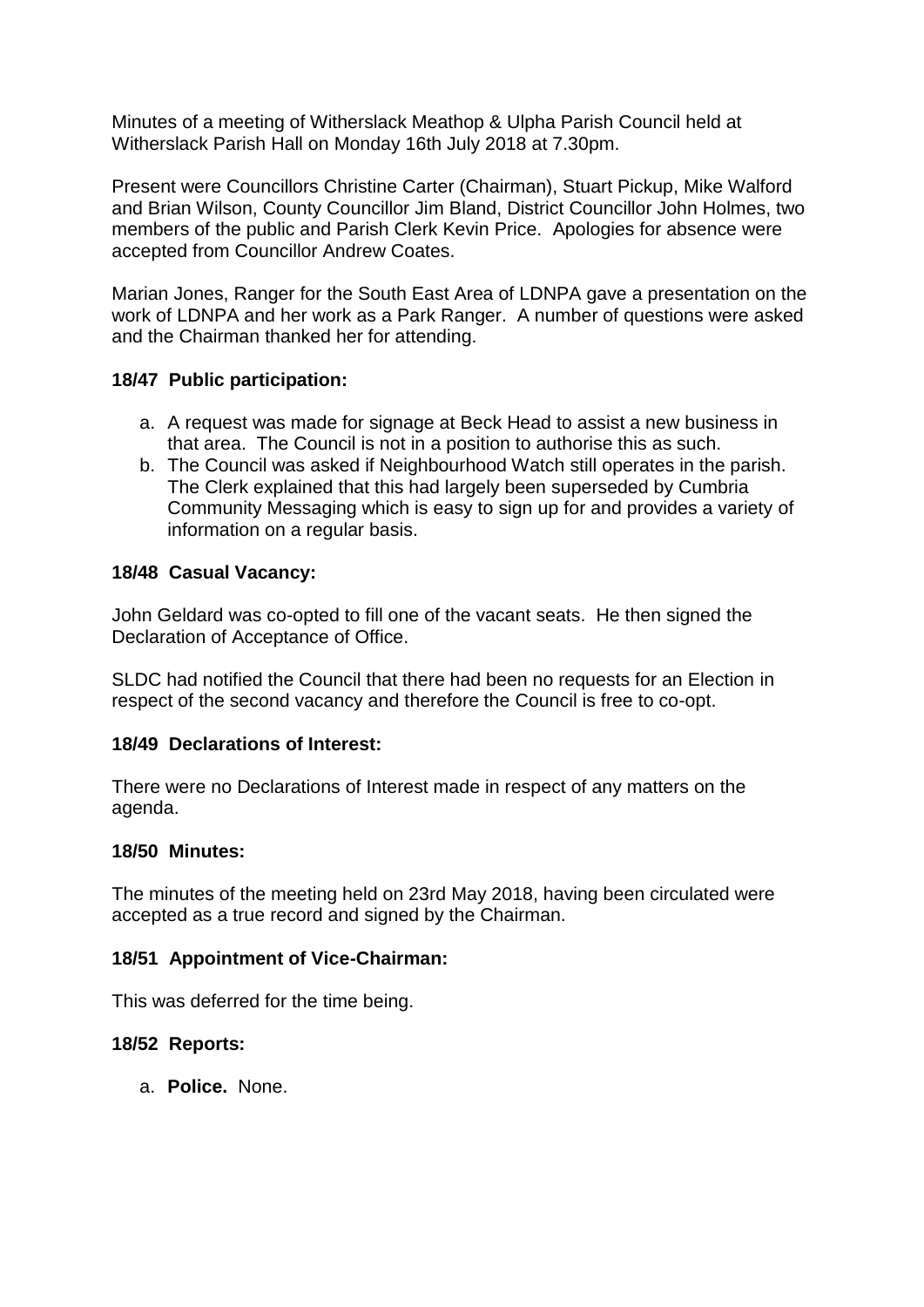- b. **County Councillor:** Councillor Bland said that £1M had been spent on highways in the Lyth Valley Division. He recommended the parish should set up a lengthsman scheme and this will be an agenda item for the next meeting. It was noted that there are currently no First Responders in the parish and this, too, will be an agenda item for the next meeting.
- c. **District Councillor:** Councillor Holmes circulated his report to all Councillors. Details were given of the A590 Joint Parish/Highways England Working Party, problems with private water supplies following the very dry weather, and the availability of the Locally Important Projects funding (LIPs).

## **18/53 Planning:**

*a. The following comments, submitted to the Planning Authority, since the last meeting, were noted:*

7/2018/5307 Key Moss Farm, Witherslack. Partial demolition of barn and associated minor alterations. Approval recommended.

*b. The following decisions, notified to the Council by the Planning Authority, were noted:*

7/2018/5227 Bleacott Farm, Witherslack. Change of use of land to site two domestic wood stores with stone vehicular access and surface water drainage. Granted.

7/2018/5217 Land adjacent to The Old Vicarage, Witherslack. . Erection of proposed two storey (Lower-ground and Ground floor) family home including adjoining garage. Granted.

*c.* The Inquiry into the Appeal against the Enforcement notice in respect of Vicarage House West, Witherlsack was noted. The Inquiry is to take place at CCC Offices, Kendal, on Wednesday 24th October 2018 at 1pm.

### **18/54 Parish Land at Slate Hill:**

Councillor Walford has signed the lease in respect of this land and tendered a cheque for £250.

### **18/55 Strategic Long Term Plan for the parish:**

Councillor Wilson had produced a revised document which he distributed to all Councillors and he presented some of this to the Council. It seeks to form a Vision Statement that will maintain and cover the whole parish. It will be discussed further at the next meeting.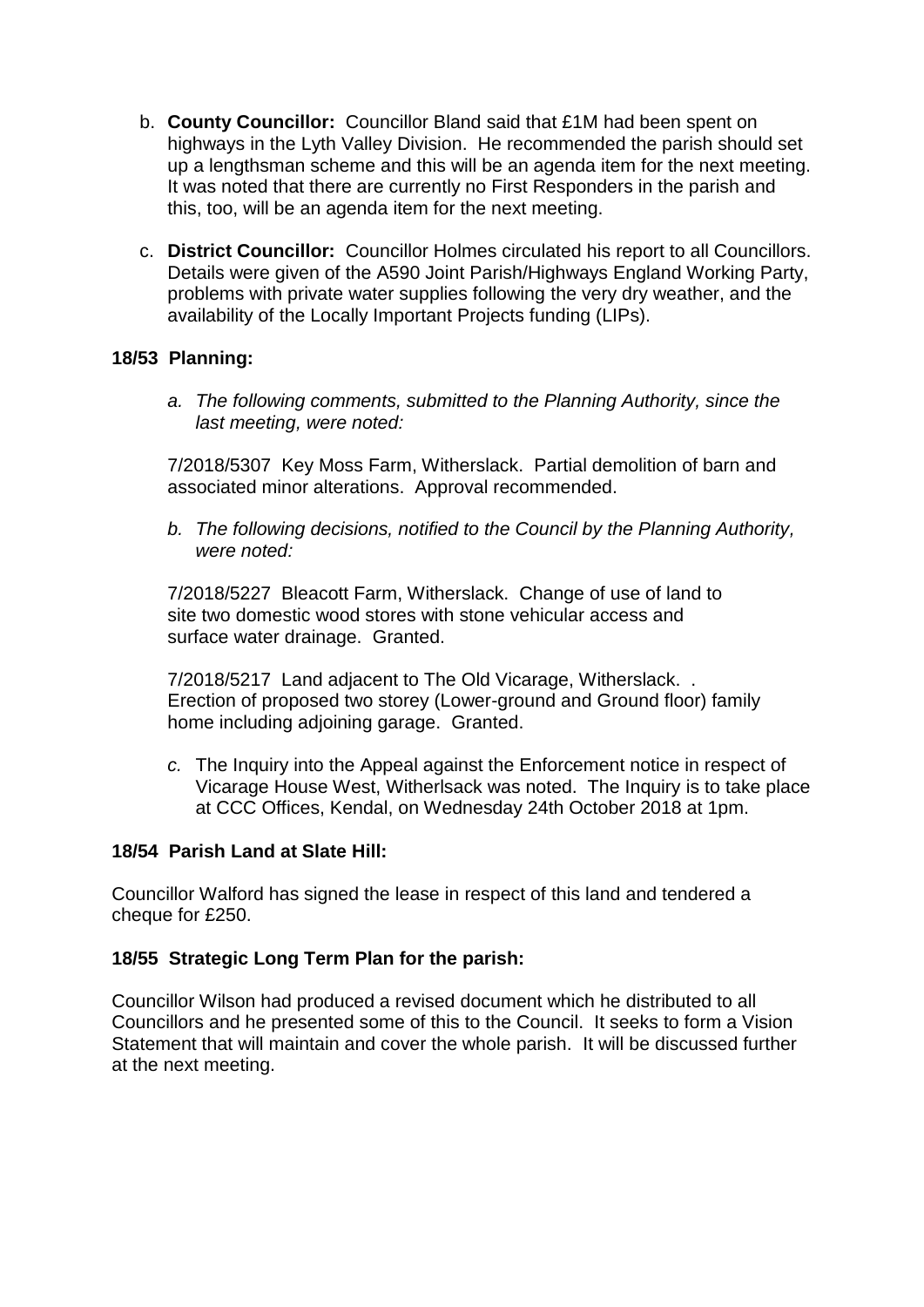# **18/56 Grange Health & Well-being group:**

Councillor Wilson had attended the recent meeting of this group, although technically it was a Grange parish initiative. He felt it was good for the town, endeavouring to improve communications and to try to integrate various services. It was felt that a survey in Witherslack would be useful in assessing needs within this parish and it was agreed to make this an agenda item for the next meeting. Enquiries will be made as to the cost of distributing a survey via Royal Mail.

## **18/57 Finance:**

*a. It was resolved to pay the following accounts:*

| K M Price                       | £109.19 | Quarterly expenses to 30th June<br>including use of home office and travel |
|---------------------------------|---------|----------------------------------------------------------------------------|
| Society of Local Council Clerks |         |                                                                            |
|                                 | £19.74  | Annual subscription (7% of £282)                                           |
| Lawrence Freiesleben            |         |                                                                            |
|                                 | £130.00 | Quarterly pay - handyman                                                   |
| <b>HMRC</b>                     | £70.20  | <b>PAYE</b>                                                                |
| <b>HMRC</b>                     | £214.69 | <b>PAYE</b>                                                                |
| <b>HMRC</b>                     | £299.92 | <b>PAYE</b>                                                                |
| <b>HMRC</b>                     | £285.61 | <b>PAYE</b>                                                                |
|                                 |         |                                                                            |

- b. The cash and budget statements were noted.
- c. The Clerk explained that Diane Malley had now sorted out the HMRC payments due from last year and all was believed to be up to date.
- d. The report from the Internal Auditor was noted. There were no issues to be raised with the Council and the Clerk will thank David Fell for carrying out the audit.
- e. It has not been possible yet to obtain a quotation for the repair of the seat at Meathop. Councillor Walford will make further enquiries.
- f. The Council was updated on the work carried out by the Parish Handyman. The Chairman will arrange to meet him shortly to discuss what further work is required.

### **18/58 Correspondence:**

- a. The Chairman will arrange to meet the Parish Handyman to discuss the work requiring attention.
- b. Councillor Geldard agreed to attend future meetings of the Joint A590 Parish/Highways England Working Party.
- c. Ann Park (Clerk to Preston Richard Parish Council) has recently been elected as Chairman of the South Westmorland LAP. She wishes to have the views of Parish Councils on the LAP and its usefulness. The Chairman agreed to respond.